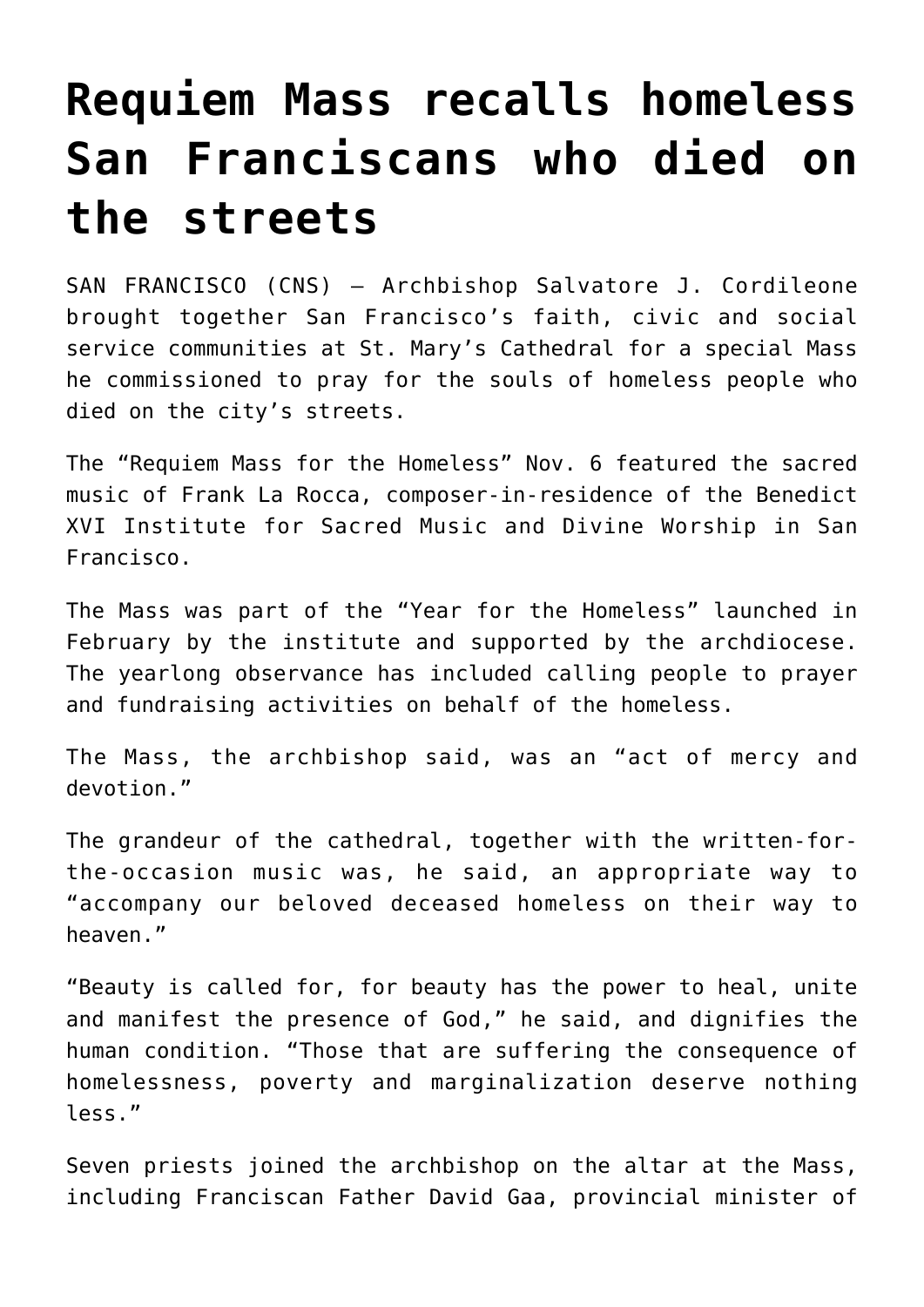the Franciscan Friars of the Santa Barbara province.

Father Gaa oversees Franciscan ministry at St. Boniface Parish in the city's Tenderloin neighborhood and at the St. Anthony Foundation that serves it.

In his homily, Archbishop Cordileone said people without a permanent home remind society that all people are on a pilgrimage to their home with God.

"This not our true home. We are moving toward our final destiny our permanent home, which lies beyond this home," he said.

The archbishop also described St. Francis of Assisi's conversion of heart.

Having grown up in wealth, Francis was "especially repulsed" by lepers until the day he encountered a man suffering a particularly acute case, he said. The saint was moved to dismount his horse to offer him alms, and when the man stretched out his hand to receive it, St. Francis kissed it.

"Francis discovered that the object of his fear was not a monster, but a man," the archbishop said, and the saint spent the rest of his life in service to the poor and marginalized.

St. Francis was not an activist in the modern way, Archbishop Cordileone explained. He didn't rail at the social conventions that separated lepers from non-lepers and instead, he recognized their humanity, he said.

"He embraced them, kissed them, looked them in the eye," he said, an acknowledgment that they were first and foremost "children of God."

The archbishop referenced the often-quoted Gospel passage Matthew 25:31-46, where Jesus talks to his followers about their judgment before God, citing in particular the passage: "Truly I tell you, whatever you did for one of the least of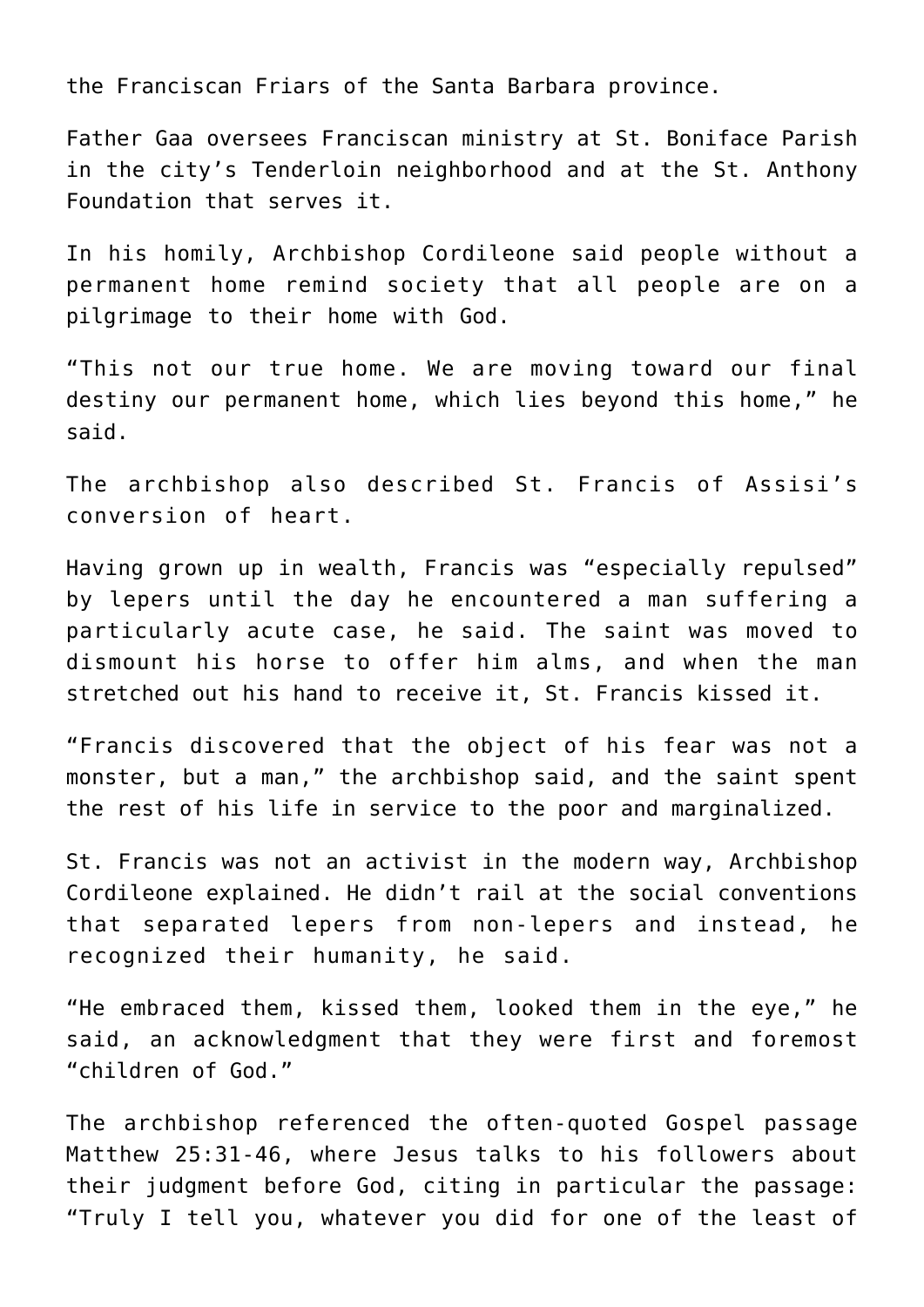these brothers and sisters of mine, you did for me."

Archbishop Cordileone distinguished between giving to get something in return, and giving out of love.

"Give to give," he said. "This is where we find our Lord hiding. Hiding in the humanity of those who are suffering, who others find repulsive."

Jesus has a proclivity for "hiding" behind the appearance of something "simple and humble," the archbishop said.

"He does that on the street, and he also does that from the altar, hiding behind a simple piece of bread and a humble cup of wine," he said.

The archbishop compared homeless people to all of humanity in speaking of the meaning of the word "tabernacle," defined literally as a tent, or a temporary shelter.

"The tent is something that has made itself very familiar to us recently even to us city dwellers," he said. As a "makeshift dwelling, that signals impermanence and instability" it's a reminder to us "how transitory life in this world is."

The institute's choir, led by principal conductor Richard Sparks, sang the music during the Mass. Christoph Tietze, the cathedral's music director, accompanied the choir on the cathedral's Ruffatti organ with a moving backdrop of violas, cellos, double bass and harp.

The Mass also introduced a painting commissioned by the archbishop, titled "Patron Saints of the Homeless."

Set up as a shrine in the sanctuary, the painting by Bernadette Carstensen acknowledges the special ministry to poor and marginalized people of St. Teresa of Kolkata, St. Anthony of Padua, St. Josephine Bakhita, St. Maximilian Kolbe, St. Benedict Labre and St. Francis of Assisi.